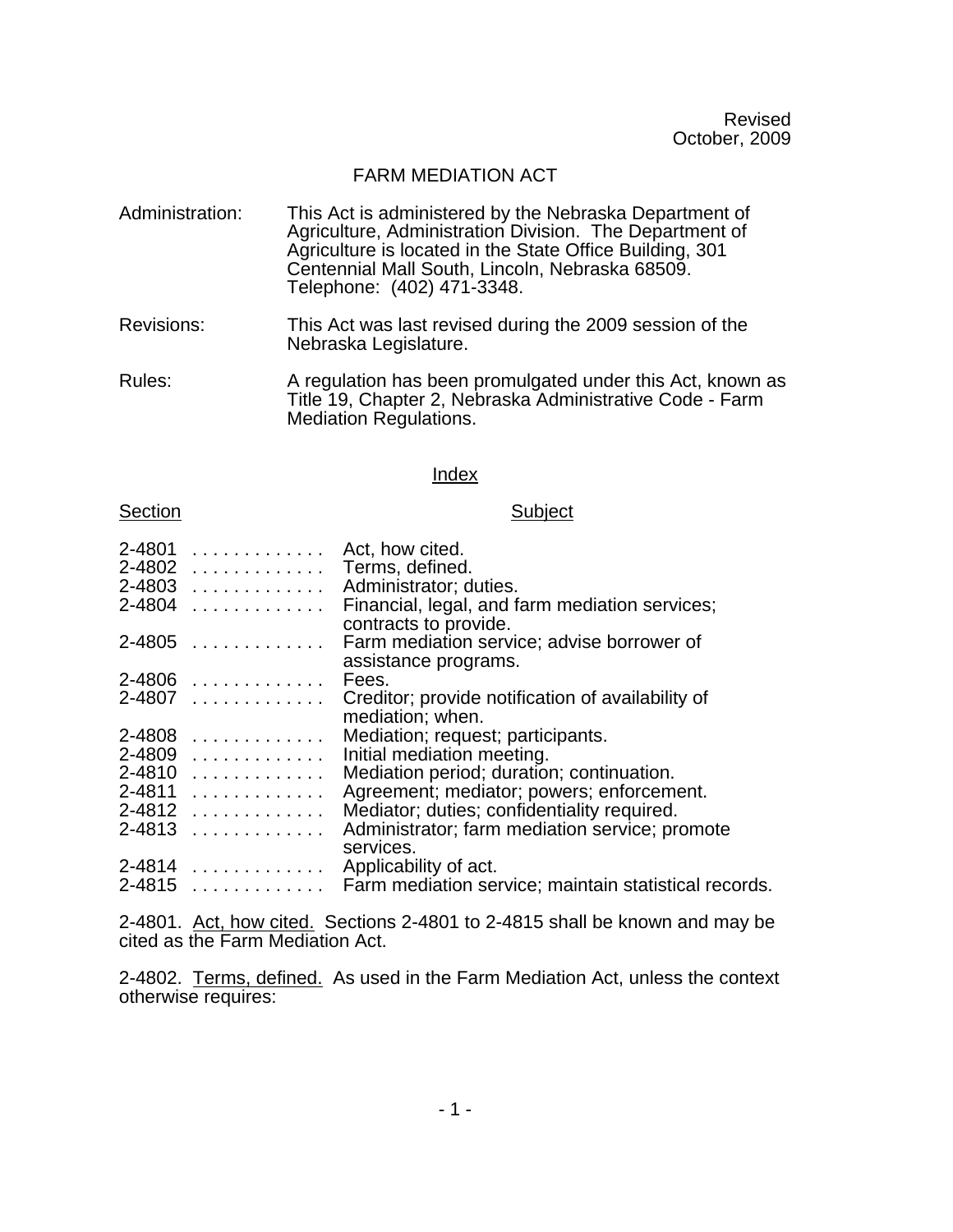(1) Administrator means the Department of Agriculture or any other appropriate state agency designated by the Governor;

(2) Borrower means an individual, limited liability company, corporation, trust, cooperative, joint venture, or other entity entitled to contract who is engaged in farming or ranching, who derives more than fifty percent of his or her gross income from farming or ranching, and who holds an agricultural loan;

(3) Creditor means any individual, organization, cooperative, partnership, limited liability company, trust, or state or federally chartered corporation to whom an agricultural loan is owed;

(4) Farm mediation service means an entity with which the administrator contracts to conduct mediation and related services pursuant to the act;

(5) Mediation means a process by which the parties present, discuss, and explore practical and realistic alternatives to the resolution of a dispute; and

(6) Mediator means anyone responsible for and engaged in the performance of mediation pursuant to the act.

2-4803. Administrator; duties. The administrator shall serve as the farm mediation program coordinator and shall be responsible for placing into effect and implementing the Farm Mediation Act.

## 2-4804. Financial, legal, and farm mediation services; contracts to provide.

(1) Borrowers involved in mediation under the Farm Mediation Act shall be offered assistance, at no cost to borrowers, in the analysis of their business and personal financial situation. The administrator shall contract with one or more eligible persons to provide such assistance. A person shall be eligible to contract to provide services pursuant to this subsection if he or she has staff trained and experienced in farm and ranch financial analysis, is familiar with the unique aspects of production agriculture, is able to work effectively with borrowers and creditors, and demonstrates an ability to assist each borrower in developing alternatives and to evaluate such alternatives for potential viability.

(2) The administrator shall provide any available information regarding legal assistance programs for borrowers and may contract with one or more eligible persons to provide such assistance. A person shall be eligible to contract to provide services pursuant to this subsection if such assistance is provided by attorneys who are qualified in agricultural credit problems of borrowers.

(3) The administrator shall contract with one or more eligible persons to provide farm mediation services pursuant to the Farm Mediation Act. A person shall be eligible to contract to provide farm mediation services if he or she is qualified or provides agricultural mediation training of mediators to a level of expertise specified by the administrator and ensures that all mediation sessions are confidential.

(4) Any person contracting with the administrator to provide services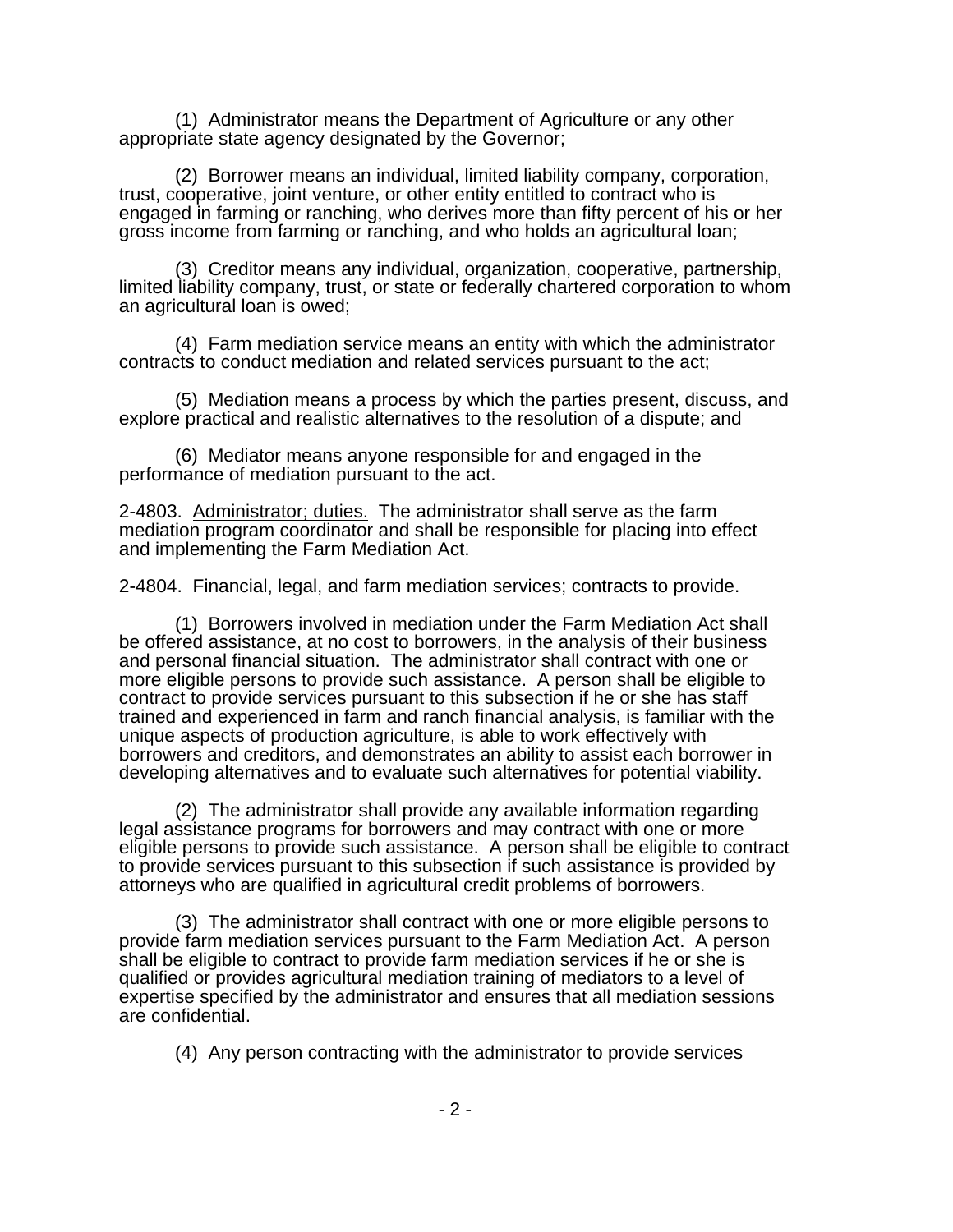pursuant to this section shall demonstrate an ability to perform high quality service for the least cost within the time limits established by the administrator.

(5) The contract or contracts entered into pursuant to this section may be terminated by either party upon written notice. Any person awarded a contract shall be designated as the contractor for the service area of the state set forth in such contract for the duration of the contract.

2-4805. Farm mediation service; advise borrower of assistance programs. After receiving a mediation request, the farm mediation service shall advise the borrower that financial and legal preparation assistance may be available. The farm mediation service shall provide any other available information regarding assistance programs to farmers.

2-4806. Fees. The administrator shall adopt and promulgate rules and regulations setting appropriate fee guidelines for the services provided under the Farm Mediation Act, which fees shall not exceed actual costs and shall be borne equally by all parties, and setting forth any procedures or requirements necessary to implement the act. The rules and regulations shall provide that the fees shall be collected by the farm mediation service and retained by the farm mediation service to offset its costs and that the farm mediation service may require payment of the fees or a portion thereof prior to a mediation meeting. The administrator may adopt and promulgate rules and regulations that allow a separate fee schedule for mediation services that are not eligible for partial or full federal reimbursement.

2-4807. Creditor; provide notification of availability of mediation; when.

 $(1)$  At least thirty days prior to the initiation of a proceeding on an agricultural debt in excess of forty thousand dollars, a creditor, except as provided in subsection (2) or (3) of this section, shall provide written notice directly to the borrower of the availability of mediation and the address and telephone number of the farm mediation service in the service area of the borrower.

(2) Subsection (1) of this section shall not apply to creditors subject to the federal Agricultural Credit Act of 1987 if such act and the rules and regulations adopted and promulgated thereunder require otherwise.

(3) Subsection (1) of this section shall not apply if a court of competent jurisdiction determines that the time delay required would cause the creditor to suffer irreparable harm because there are reasonable grounds to believe the borrower may dissipate or divert collateral.

2-4808. Mediation; request; participants. (1) Any borrower or creditor may request mediation of any indebtedness incurred in relation to an agricultural loan by applying to the farm mediation service. Any party involved in an adverse decision from a United States Department of Agriculture agency may request mediation by applying to the farm mediation service. The farm mediation service may also accept disputes regarding division fences, including disputes referred by a court pursuant to section 34-112.02.

(2) The farm mediation service shall notify all the parties and, upon their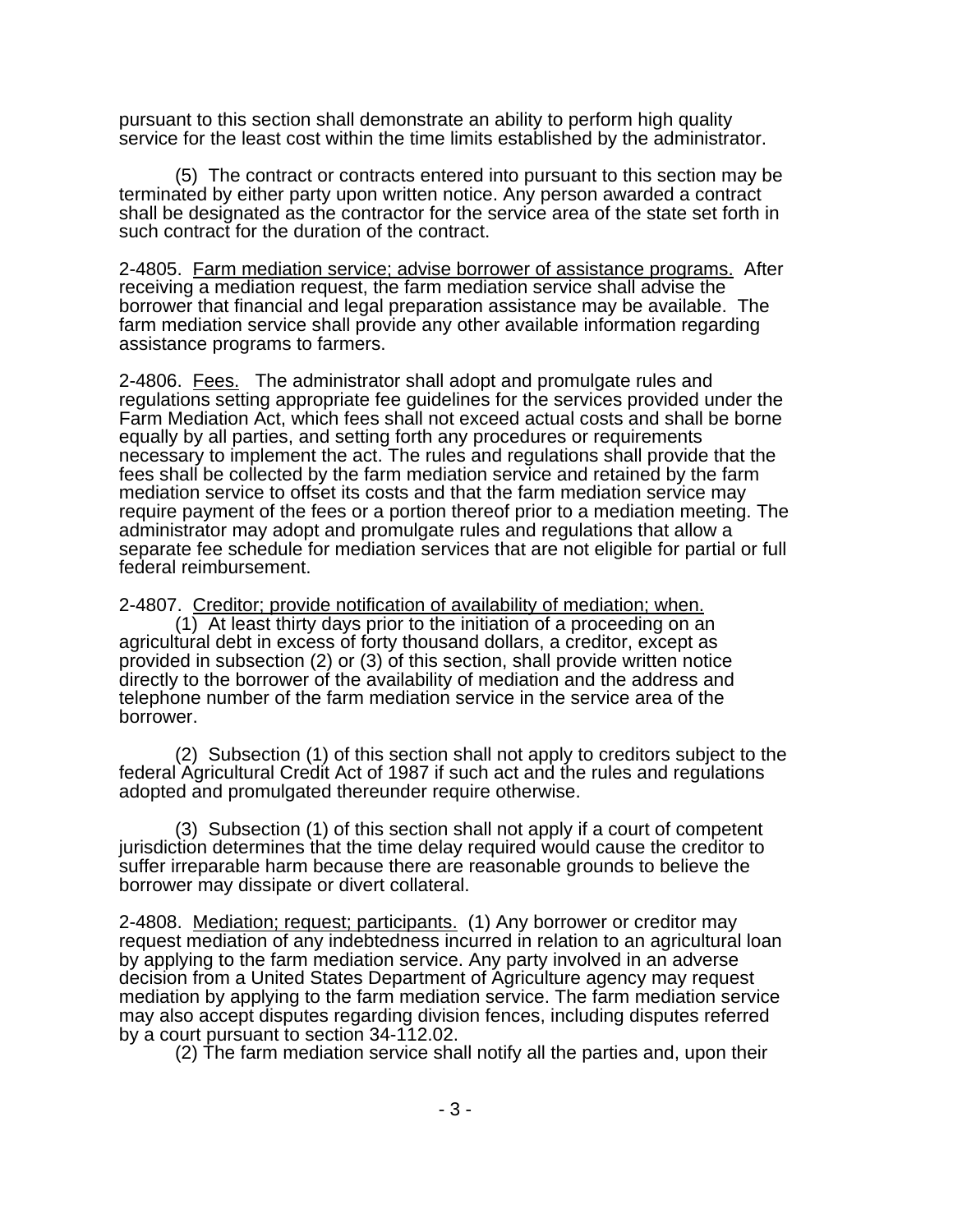consent, schedule a meeting with a mediator. The parties shall not be required to attend any mediation meetings under this section, and failure to attend any mediation meetings or to participate in mediation under this section shall not affect the rights of any party in any manner. Participation in mediation under this section shall not be a prerequisite or a bar to the institution of or prosecution of legal proceedings by any party.

2-4809. Initial mediation meeting. After receiving a mediation request under section 2-4808, the farm mediation service shall send a mediation meeting notice to all the consenting parties setting a time and place for an initial mediation meeting between the parties and a mediator associated with the farm mediation service. Adequate preparation by all parties shall be advised by the farm mediation service prior to the mediation meeting. An initial mediation meeting shall be held within forty days after receiving the mediation request or as otherwise agreed by the parties.

2-4810. Mediation period; duration; continuation. The farm mediation service shall conduct and conclude a mediation meeting during the mediation period which extends for sixty days after the farm mediation service receives the mediation request. If all parties consent, mediation may continue after the end of the mediation period. If any party elects not to participate in mediation, the farm mediation service shall so notify all parties.

2-4811. Agreement; mediator; powers; enforcement. If an agreement is reached between the parties, the mediator may (1) draft a written mediation agreement encompassing the agreement, (2) have it signed by the parties, and (3) file the agreement with the farm mediation service. Any party to the mediation agreement may enforce the agreement as a legal contract.

2-4812. Mediator; duties; confidentiality required. (1) At the initial mediation meeting and any subsequent meetings, the mediator associated with the farm mediation service shall:

(a) Listen to every party desiring to be heard;

(b) Attempt to mediate between the parties;

(c) Allow for exploration of legitimate and fair interests of the

parties; and

(d) Advise the parties as to the existence of any available assistance programs including financial preparation and legal assistance.

(2) All documents and data regarding the finances of borrowers and creditors or the involvement of parties in an adverse decision from a United States Department of Agriculture agency which are created, collected, and maintained by the farm mediation service shall not be public records and shall be held in strict confidence by the farm mediation service and all parties to the mediation. If all parties consent to disclosure, such information may be disclosed pursuant to the terms of the consent.